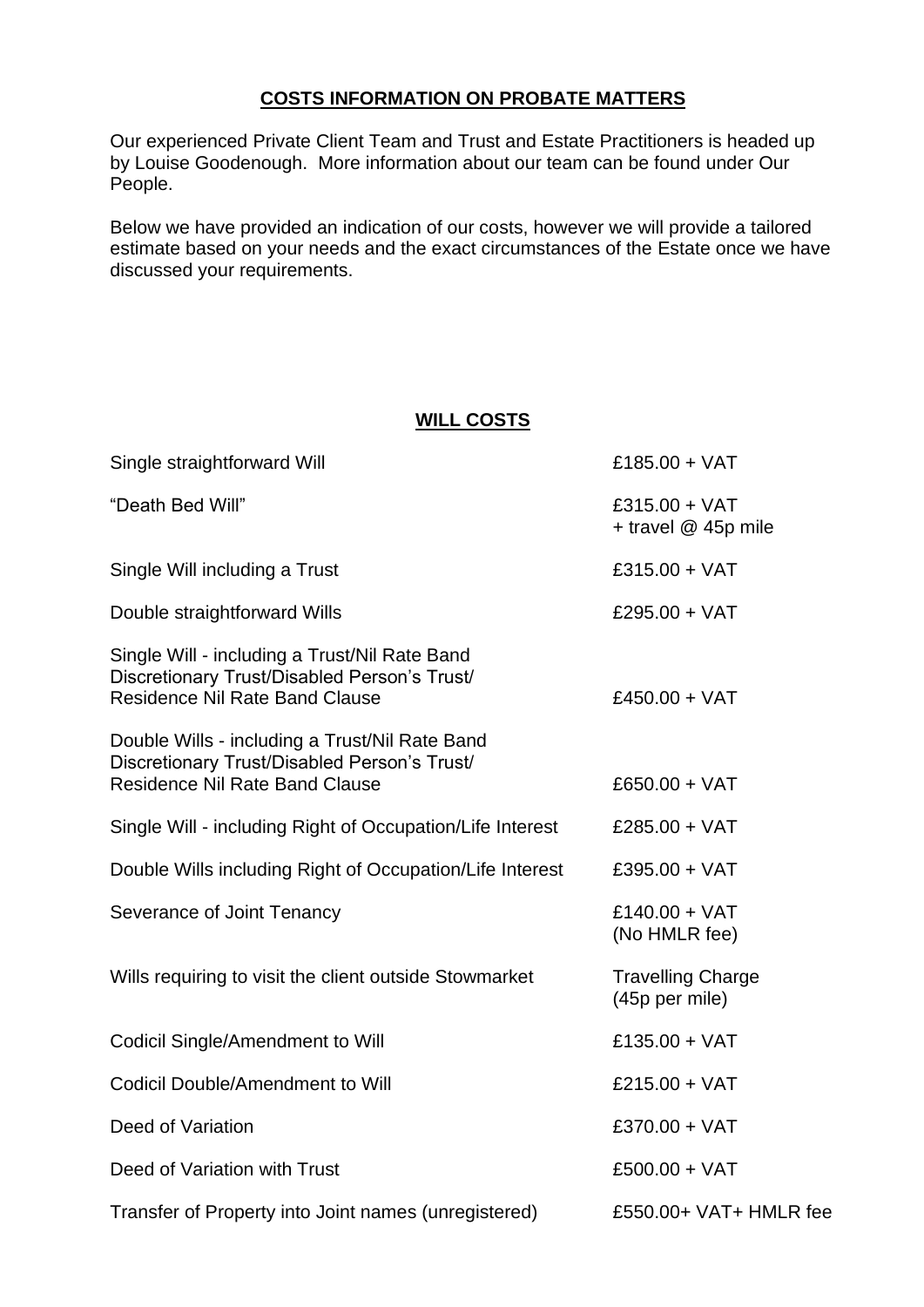| Deed of Appointment of New Trustee              | £420.00 - 670.00 + VAT |
|-------------------------------------------------|------------------------|
| <b>Transfer of Registered Property (Assent)</b> | £450.00+ VAT+ HMLR fee |
| <b>DJP</b>                                      | £120.00 + VAT          |
| <b>General Power of Attorney</b>                | £245.00 + $VAT$        |
| Single Advance Decision (Living Will)           | £185.00 + VAT          |
| Double Advance Decision (Living Will)           | £295.00 + $VAT$        |
| <b>First Registration</b>                       | £550.00+ VAT+ HMLR fee |
| <b>Declaration of Trust</b>                     | £370.00 + VAT          |
| <b>Trust</b>                                    | £850.00 + $VAT$        |
| Deed of Revocations (Cancelling LPA)            | £245.00 + $VAT$        |
| Deed of Renunciation                            | £295.00 + $VAT$        |
| Fixed fee (LEG) with follow up advice letter    | £250.00 + $VAT$        |
| Fixed fee (LH) with follow up advice letter     | £120.00 + VAT          |
| Fixed fee (CO) with follow up advice letter     | $£100.00 + VAT$        |

# **GRANT OF PROBATE ONLY**

If you only require us to obtain the Grant of Probate or Grant of Letters of Administration for you on a straight forward Estate, we can do this on a Grant of Probate only fee. We will use the information you provide to us, to obtain the Grant of Representation and then you will be able to gather in the assets and distribute the Estate yourself. Our fees for this are set out below.

Estate < £325,000  $\text{E925.00} + \text{VAT}$  and Disbursements Estate £325,000 - £650,000 **External Extending Left E1,225 + VAT and Disbursements** Estate > £650,000 £1525 + VAT and Disbursements *Plus £200 + VAT where additional IHT Tax Saving Forms are required*

# **FULL ADMINISTRATION**

All Estates and Probate matters are different and therefore the work required and costs will vary from one Estate to another, therefore if we act for you in connection with the full administration of an Estate, this work will include the following, this is not however, an exhaustive list: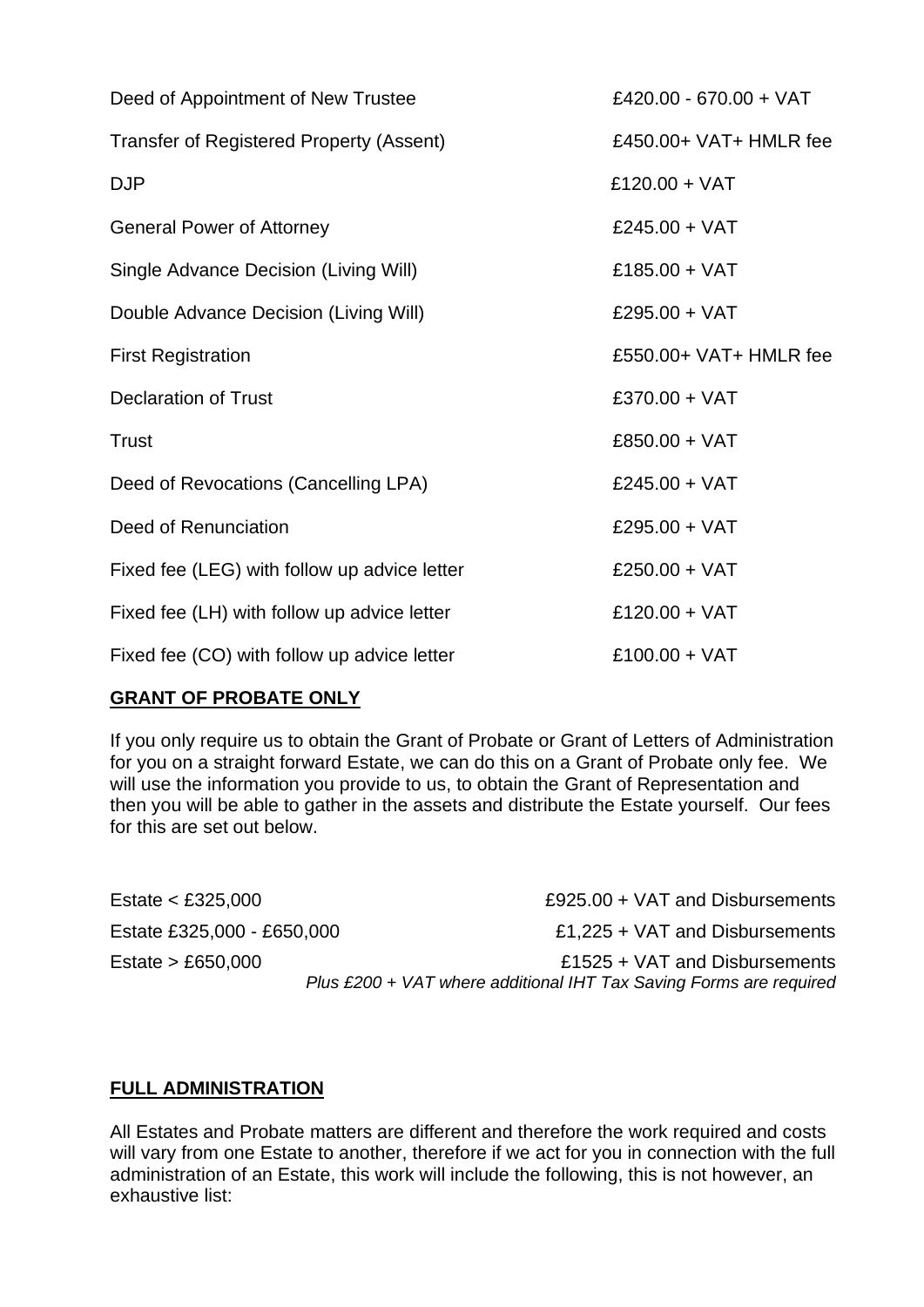- Obtaining details of the assets and liabilities in the Estate, including gifts made by the deceased during their lifetime.
- Where appropriate, assessing the Inheritance Tax (IHT) liability applying any release and exemptions and organising the payment of IHT to HMRC.
- Preparing the appropriate papers to apply for the Grant of Representation ie Grant of Probate or Grant of Letters of Administration.
- Arranging for Statutory Notices to be issued if required by the Personal Representatives.
- Collecting in the assets or transferring of the assets as required.
- Settling the funeral invoice and any other liabilities of the Estate.
- **Preparing an Estate and Distribution account.**
- Distribution of the Estate.

| <b>Estate Value:</b> |              | <b>Fees From:</b>                             | To:                  |
|----------------------|--------------|-----------------------------------------------|----------------------|
| £0                   | £200,000     | £2,500                                        | £4,000               |
| £200,001             | £325,000     | £4,000                                        | £6,500               |
| £325,001             | £500,000     | £6,500                                        | £10,000              |
| £500,001             | £750,000     | £10,000                                       | £15,000              |
| £750,001             | £1,000,000   | £15,000                                       | £20,000              |
| £1,000,000+          | $@2 - 3.5\%$ | All figures exclude VAT and Disbursement fees | Price on application |

# **HAYWARDS ACTING AS EXECUTORS**

Where we are appointed as Executors and full administration is required as set out above, our costs will be:

| <b>Estate Value:</b> |          | Fees From: | To:     |
|----------------------|----------|------------|---------|
| £0                   | £200,000 | £1,000     | £7,000  |
| £200,001             | £325,000 | £7,000     | £11,375 |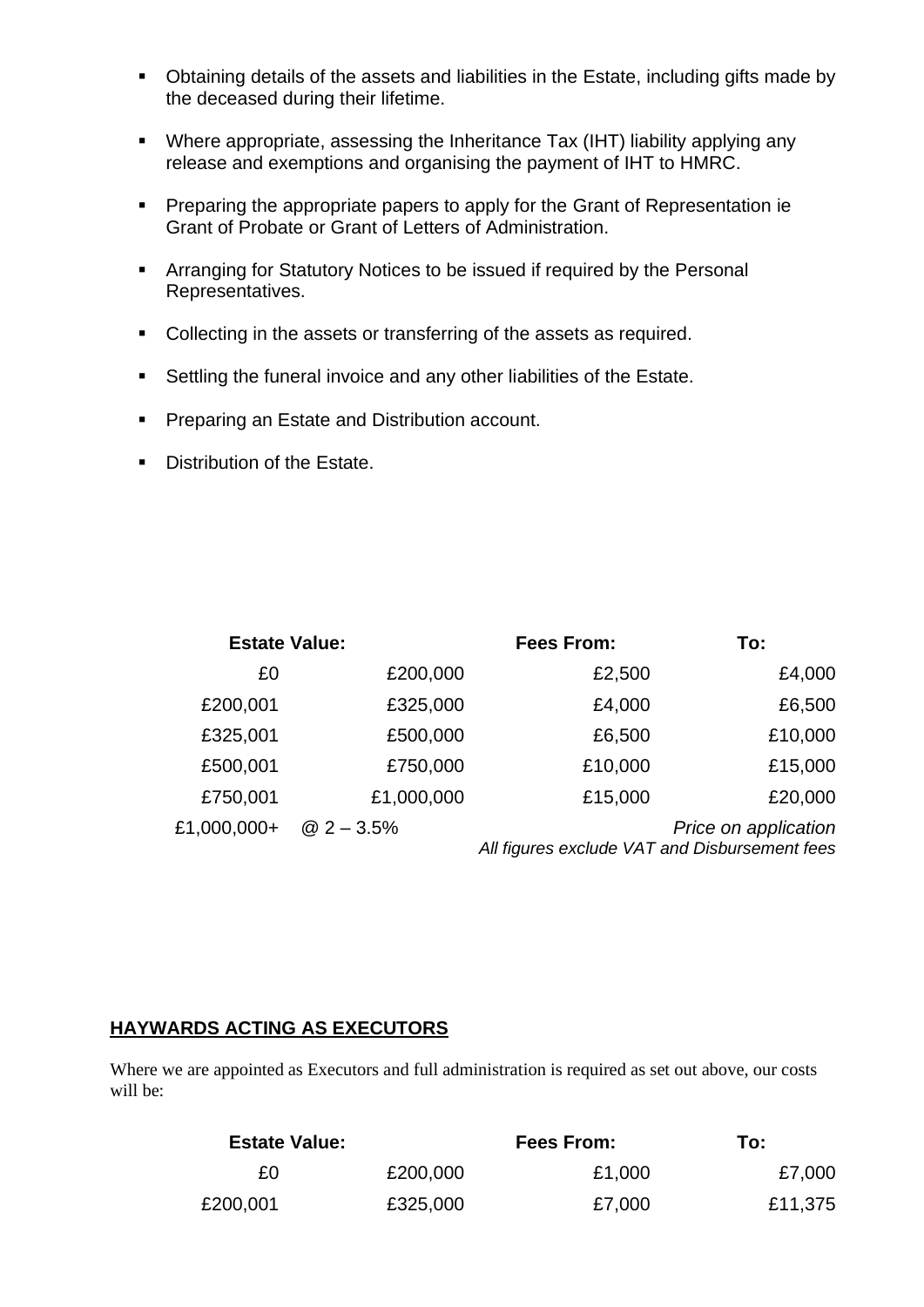| £17,500              | £11,375                                       | £500,000     | £325,001    |
|----------------------|-----------------------------------------------|--------------|-------------|
| £26,250              | £17,500                                       | £750,000     | £500,001    |
| £35,000              | £26,250                                       | £1,000,000   | £750,001    |
| Price on application | All figures exclude VAT and Disbursement fees | $@2 - 3.5\%$ | £1,000,000+ |

Any additional work over and above the fixed fee is subject to an hourly charge out rate of £250 + VAT.

### **DISBURSEMENTS:**

Our costs set out above are only a guide. We will provide you with a more accurate estimate of our costs once we have ascertained the full extent of the Estate and what is required to be dealt with.

In addition to our fees, other costs may be incurred during the course of the administration and these are set out below:

Anti-Money Laundering fee - £7.50 + VAT per Personal Representative

Probate Court fee - £273 + £1.50 per copy

Separate charges for Will Search and Asset/Liability Search

Conveyancing fees and H M Land Registry fees are charged separately

### **COSTS FOR LASTING POWER OF ATTORNEY (LPA)**

|                                                                                           | <b>Single</b> | <b>Joint</b>    |
|-------------------------------------------------------------------------------------------|---------------|-----------------|
| <b>Property and Financial Affairs</b><br>(Can be used once registered)                    | £425.00       | £625.00 + $VAT$ |
| <b>Health and Care Decisions</b><br>(Cannot be used until metal capacity is lost)         | £425.00       | £625.00 + $VAT$ |
| Both Property and Health and Care                                                         | £625.00       | £975.00 + $VAT$ |
| Registration of an Enduring Power of Attorney<br>(where someone has lost mental capacity) | £395.00 + VAT |                 |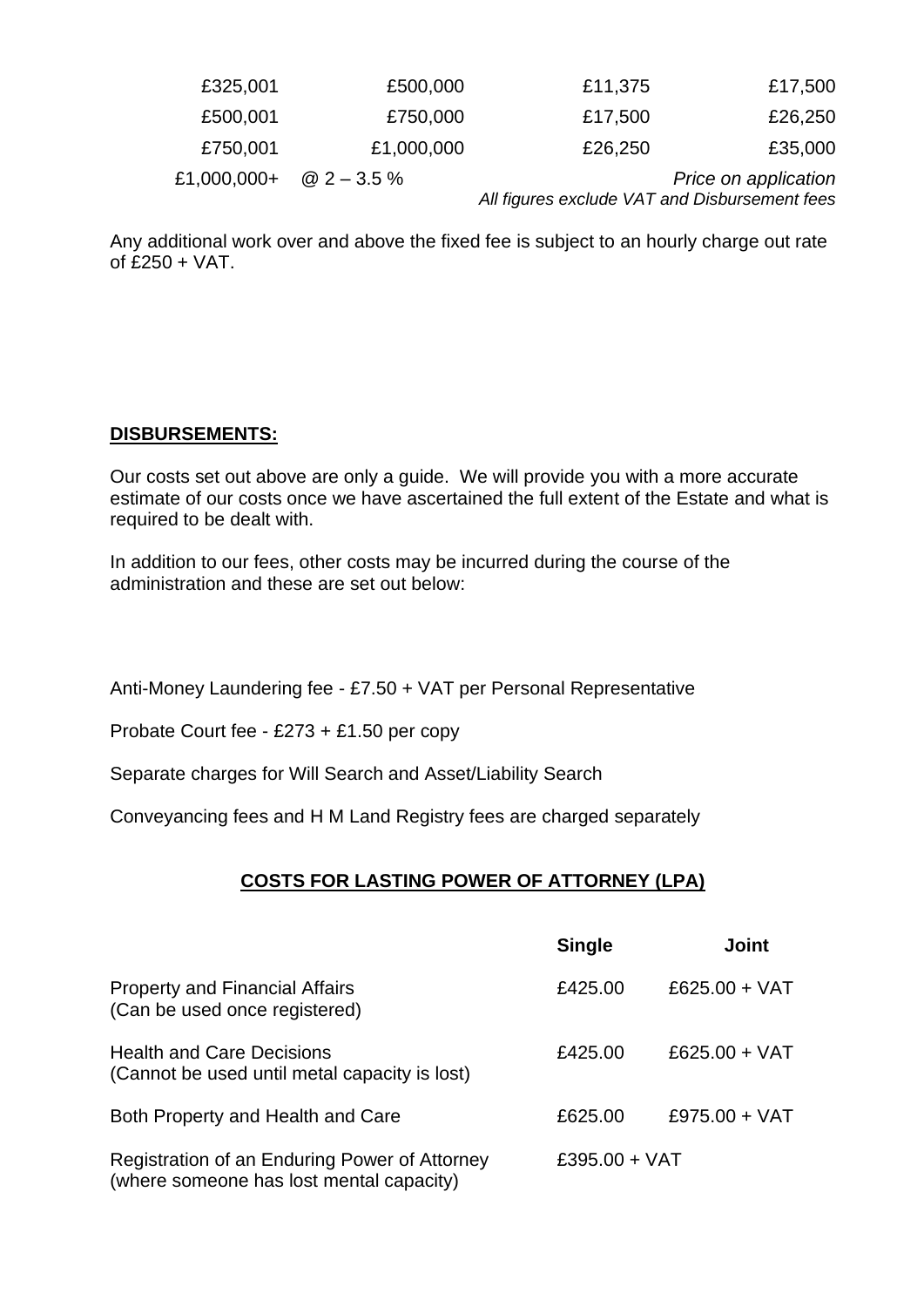**A registration fee of £82.00 is payable directly to The Office of the Public Guardian for each LPA being registered**

Court of Protection - Appointment of Deputy £950.00 + VAT + Court fees

# **Wills eXtra Package**

At Haywards we believe that everyone over the age of 18 years should make a Will, together with a Lasting Power of Attorney. By doing this, you will have a say in who deals with your affairs and who is your voice when you are no longer here or if you are unable to make decisions yourself. Therefore, Haywards offer a package for our Clients known as the "Wills eXtra Package".

Please see below a combination of Wills and Lasting Powers of Attorney packages for you to choose from and at the same time make a significant saving. If you are not sure what package would be best for you or cannot see what you are looking for, please do not hesitate to contact us and we will be pleased to discuss further options with you.

| $£610 + VAT$                      |                              |
|-----------------------------------|------------------------------|
| £732.00                           | £682.00 inc VAT              |
| Normal price                      | (£50 Saving)                 |
| $£810 + VAT$                      |                              |
| £972.00                           | £892.00 inc VAT              |
| Normal price                      | (£80 Saving)                 |
| £920+ VAT                         |                              |
| £1104                             | £994.00 inc VAT              |
| Normal price                      | $(E110 \text{ Saving})$      |
| £1270+ VAT                        |                              |
| Mirror Wills Plus 4 LPA's   £1524 | £1384.00 inc VAT             |
|                                   | Normal price   (£140 Saving) |
|                                   |                              |

### **WHAT IS NOT INCLUDED**

Conveyancing work, conveyancing fees and H M Land Registry charges. Preparing and submitting Income Tax Returns. Contentious Probate (dispute against an Estate) – we will deal with this as a separate matter for you. Trusts arising from the Estate. Assets held outside England and Wales.